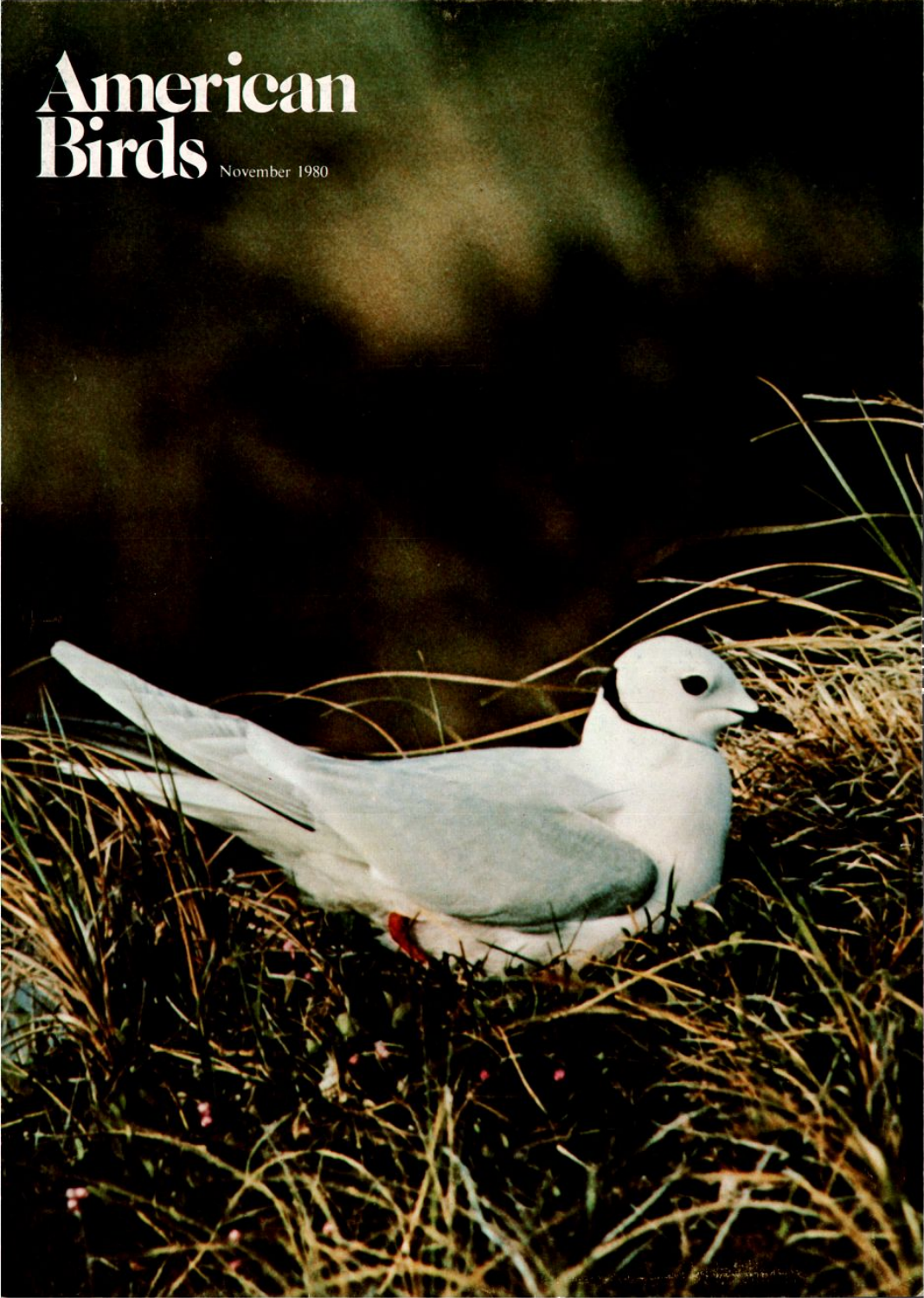

**A bimonthly journal devoted to the birds of the Americas** 

**Published by the National Audubon Society / Russell W. Peterson, Publisher** 

**EDITORIAL ADVISORS John W. Aldrich Mary H. Clench Eugene Eisenmann Thomas R. Howell Frances C. James Robert J. Newman Roger Tory Peterson Ohn Sewall Pettingill, Jr. George Miksch Sutton Dale A. Zimmerman** 

**EDITORS Robert S. Arbib, Jr./Editor Susan Roney Drennan/Associate Editor Lois Heilbrun/ Christrnas Bird Count Chandler S. Robbins/Technical Editor William C. Russell/Consulting Editor Willet T. Van Velzen/Breeding Bird Censuses Calvin L. Cink and Roger L. Boyd/Winter Bird-Populations Debra Bergenl/Circulation Manager Carole Anne Slatkin/Assistant Editor Karen Slotnick/Assistant Editor Phyllis Lutyens/Editorial Assistant** 

#### **INFORMATION FOR AUTHORS, ARTISTS, PHOTOGRAPHERS**

**AMERICAN BIRDS welcomes the submission of articles and photographs for publication.** 

**Our major areas of interest are the changing distribution, population, migration, and rare occurrence of the avifauna of North and South America, including Middle America and the West Indies. We solicit articles on problems in field identification, in our "Site Guide" series of birding locales, in our "Centers of Learning" series that profiles institutions concerued with ornithology.** 

**ARTISTS AND PHOTOGRAPHERS--AMERICAN BIRDS is now able to publish more pages of illustrative material, both in color and black-and-white. We welcome submission of photographic essays or series of topical interest, high quality single photographs of significance, transparencies of paintings in color, as well as line or wash drawings that can be used in an illustrative or even decorative manner. We would like to hear from (with a sample or two) artists who might be willing to illustrate articles for us. As usual, documentary photographs will bc used, when space permits, in our Changing Seasons and Regional Report sections.** 

**For a "Work in Progress" column, we welcome notices of research projects seeking field reports or other collaboration; we publish advance notices of important conventions, meetings, symposia, seminars, and conferences.** 

All submissions will be carefully considered, but authors considering major submissions should cor**respond with the editors first. AMERICAN BIRDS publishes papers of a technical nature but only when written in a less-than-technical, easily readable style: i.e., no complicated equations, lengthy tables, or complex graphs. Major articles should be limited to 3000 words; exceptions may be agreed upon after consultation. All material submitted should be original, and previously unpublished. Manuscripts should follow accepted rules of format and style, be typewritten, double-spaced, on white paper, with generous margins. Photographs should be glossy black-and-white or transparencies, clearly marked with author's name and address. We require the original typescript and one carbon copy. All manuscripts will be acknowledged, but authors must recognize that a backlog exists which may entail delayed publication after acceptance. Manuscripts are refereed before acceptance.** 

**For further information address the editors at the American Birds offices, 950 Third Avenue, New York, N.Y. 10022. Telephone: 212-546-9189.** 

**AMERICAN BIRDS is published six times a year. Editorial and business offices are located at 950 Third Avenue, New York, N.Y. 10022. Subscripnons: \$15 a year for the U.S.A. and \$18 (\$U.S.) foreign and Canada, \$16 libraries and institutions. Single copies: Christmas Bird Count (July) \$7 50 (\$9.50 foreign and Canada); Fall Migration (March), Winter Season (May), Spring Migration (September), Nesting Season (November),**  Winter Bird-Population Studies and Breeding Bird Censuses (January) \$2.00, (\$2.50 foreign and Canada). Checks and money order should be made payable to AMERICAN BIRDS. Second class postage paid at New York, N.Y. and additional Post Offices. Copyright © 1981 by the National **Audubon Society, Inc.** 

**Postmaster: if undeliverable, please notify American Birds on Form 3579 at 950 Third Avenue, New York, N.Y. 10022. ISSN: 004 -7686** 

**The Table of Contents for this issue will be found on the back cover**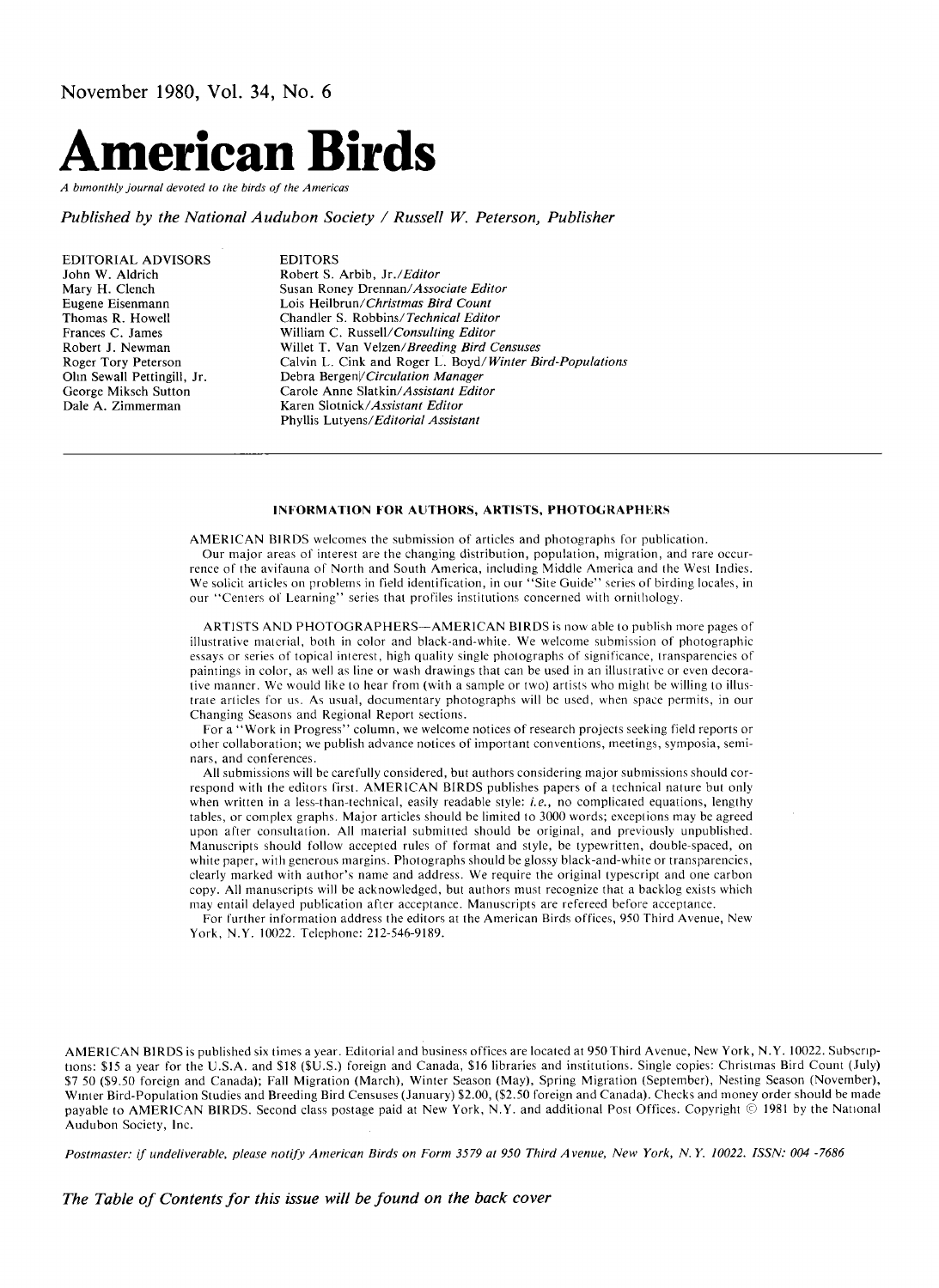# **Market Place**

#### **OPTICAL EQUIPMENT**

**LEITZ, ZEISS, B&L, SWIFT, BUSHNELL, NIKON, OPTOLYTH OPTICS and accessories. Send stamp for discount list. Specify literature desired. Large stock. Orders filled day received. Postpaid. BIRDING, Box 5-E, Amsterdam, NY 12010.** 

SHOULDER STOCK-6<sup>1/2</sup> oz., **black, anodized aluminum stock for hand-holding spotting scopes and long telephoto lenses. \$12.50 ppd. Write: Emerson Enterprises, 2888 Bluff St., Box 162, Boulder CO 8O3O1.** 

#### **EQUIPMENT WANTED**

**WANTED--BALSCOPE SR., in good condition. Contact Everett Knapp, 20738 Toles Ln., Grosse Pt. Wds., MI 48236.** 

#### **STAMPS**

**BIRDS ON POSTAGE STAMPS from many countries. 25 different 35½. Free list. GEO. FORD, P.O. Box 5203-A, Gulfport, Fla. 33737.** 

**NO. 133 OF LIMITED EDITION OF 18,000 SETS: Official State Birds of the U.S. (Gold Stamp**  Series) 23Kt Gold Surface 8£ **Staffa Scotland Stamps 29 in all -Mint Condition Album.—G. Innis, 2413 Brentwood Pkwy, Madison, WI 53704,** 

#### **SLIDES**

**BIRDERS--Supplement your shde collection, enhance your presentations. Highest quality 35mm slides from the collection of the Cornell Laboratory of Ornithology. Most North Amerman species, leading bird photographers. Free list. Write PHO-TOS, 159 Sapsucker Woods, Ithaca, NY 14850.** 

#### **BOOKS**

**AUDUBON WARDENS. \$3.00 The story of the "War of the feathers". Annice Hunt, 2103 5th Street, Palmetto, FL 33561** 

#### **BOOKS**

**BIRD BOOKS are our specialty. Please send \$1., for a comprehensive catalog. BUTEO BOOKS, P.O. Box 481, Vermillion SD 57069.** 

**BOOKS on Birds and Natural History subjects, new and out-ofprint. Free Catalog. PETERSEN BOOK CO., Box 966, Davenport, IA 52805, formerly Pierce Book Co.** 

**NATURAL HISTORY. Especially BIRDS. Scarce, O.P., Rare. Catalogues \$1. The Book Chest Inc., 19y Oxford Place, Rockville Centre, NY 11570.** 

**BIRDING EAST OR WEST AFRICA, SOUTHEAST ASIA, THE GALAPAGOS? Send \$1.50 for an extensive, annotated catalogue of out of print, rare and new bird books (including latest foreign field guides). Diligent, free**  service. bought. PATRICIA LEDLIE**bookseller, Box 46, Buckfield, ME 04220, 207-336-2969.** 

# **BIRD ART**

**AMERICAN SONGBIRDS hand carved, hand painted. From \$60.00. Write for listing: Roderick Spangle, 24 Fifth Ave., Apt. 211, New York, NY 10011. \$1.00 brings photo.** 

**ORIGINAL AUDUBON PRINTS Handcolored original bird and animal prints from all editions. Also Catesby. Write for catalogue: Audubon Prints, 733 Tantallon Dr., Ft. Wash., MD 20022.** 

**FOR SALE: The complete ORIG-INAL PAINTINGS of nestlings from "A Field Guide to the Nests, Eggs and Nestlings of North American Birds" and its European counterpart (Collins Publishers). Philip Burton, High Kelton, Doctors Commons Road, Berkhamsted, Herts. HP4 3DW, ENGLAND.** 

**FOR SALE: Collection of seven exquisite hand-sculptured bird studies made of hand-painted bisque. \$1000. Contact: 617-661- 8125.** 

### **BIRD ART**

**Out-of-print Audubon reproductions: "The original watercolor paintings by John James Audubon for the Birds of America, reproduced in color for the first time in 1966." Very high level of craftsmanship. Complete set of 431 pictures or works may be ob**tained individually in very lim**ited numbers. Special price to Audubon members. Contact: John L. Young, Rt. 1, Box 275, Asheville, NC 28804. (704) 254- 1704.** 

**LOON ON NEST. Full color 18" x 24" photographic poster. \$3 includes postage. Also available to Audubon Chapters for re-sale. Oikos Research Foundation, Dr J.W. Mcintyre, Utica College, Utica, NY 13502.** 

# **BACK ISSUES WANTED**

**YOU GET A TAX DEDUCTION when you donate unwanted back issues of American Birds. We acknowledge to you the current value of each issue you send, plus your postage, as a tax deductible gift to an educational organization. Send copies •n good condition only, securely wrapped to American Birds.** 

# **REPRINTS AVAILABLE**

**The Audubon Winter Bird-Population Study, by Haven Kolb. 25½, Breeding-Bird Censuses--Why and How, by George A. Hall, 25½, Breeding-Bird Census Instruction, by Willet T. Van Velzen, 25½; An Appraisal of the Winter Bird-Population Study nique, by Chandler S. Robbins, 25½; A Quantitative Method of Habitat Description, by Frances C. James and Henry H. Shugart, Jr., 85½.; A Program for the Preservation of Documentary Photographs, by Richard L. Plunkett and Chandler S. Robbins, 10½, On the Art of Estimating Numbers, by Robert Arbib, 25½. Order from American Birds, 950 Third Avenue, New York, NY 10022**